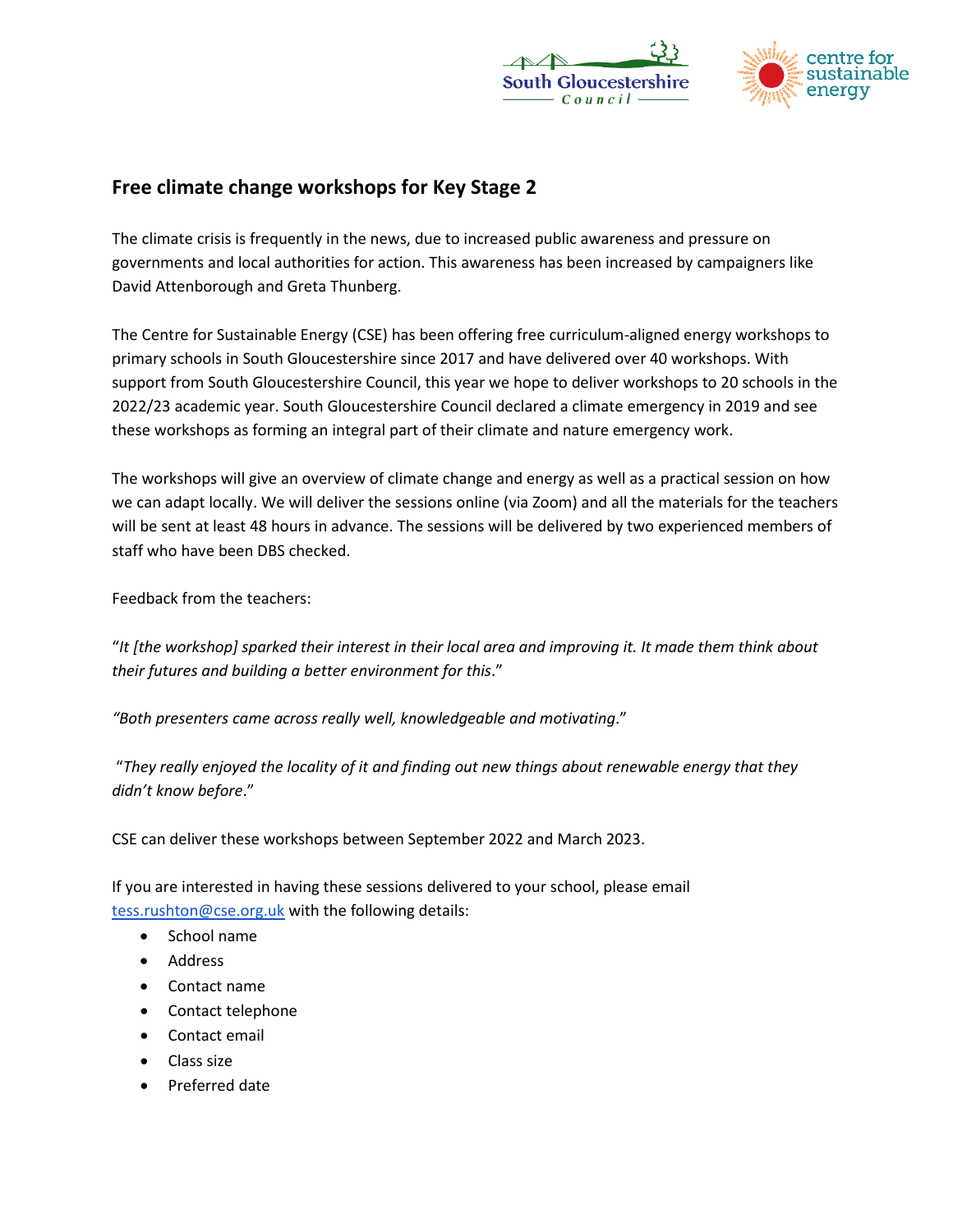## **Workshop 1: Climate Change and Energy (30 minutes)**

'**Climate change and Energy'** This presentation will give an overview of climate change and how it is affecting us and communities across the world, this presentation will also include how energy relates to climate change and some of the actions we can take to help.



'**What Uses Watt?**' This activity will give the children a fun and active way to put into practice what they have learnt about energy and how they can save energy in their home and school. Children will be asked to think about the appliances they use on a daily basis. As a part of an active game, they will be given large images and as a class they will be asked to think about how much energy is used for each appliance.



# **Workshop 2: Community Planning for the Future (45 minutes)**

We will begin with a short presentation about the sorts of issues that need to be considered when thinking about how to improve our local areas in the context of the climate crisis and how our communities can act.

**Resources provided on how communities can respond to climate change**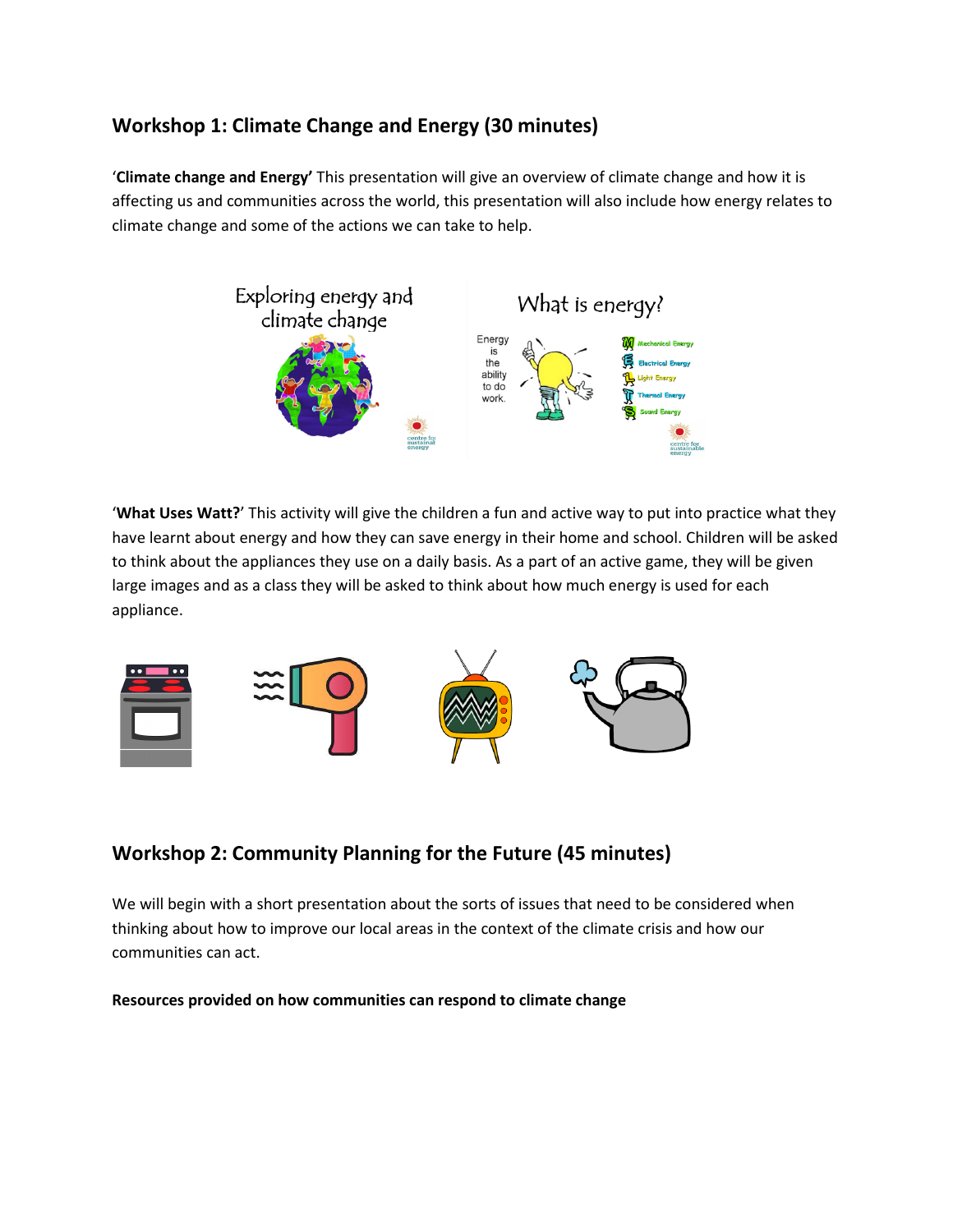

We will then invite the students to get into groups and start thinking about what could be improved in their area, children will be asked to mark these improvements on the large-scale maps we have provided the teachers with. The children will have an opportunity to cut and stick different elements onto their map and explore ways in which their community can adapt to climate change. The sessions are offered as a package and will be delivered on the same day.

### **Local neighbourhood planning exercise**





### **About CSE**

CSE is a Bristol based charity that works in partnership with South Gloucestershire Council to promote energy efficiency and renewable technologies and to provide impartial advice and information to local residents. Our Key Stage 2 (KS2) energy workshops are on climate change, adaptation and energy. All staff who will work on the project are experienced in delivering educational workshops and are DBS checked.